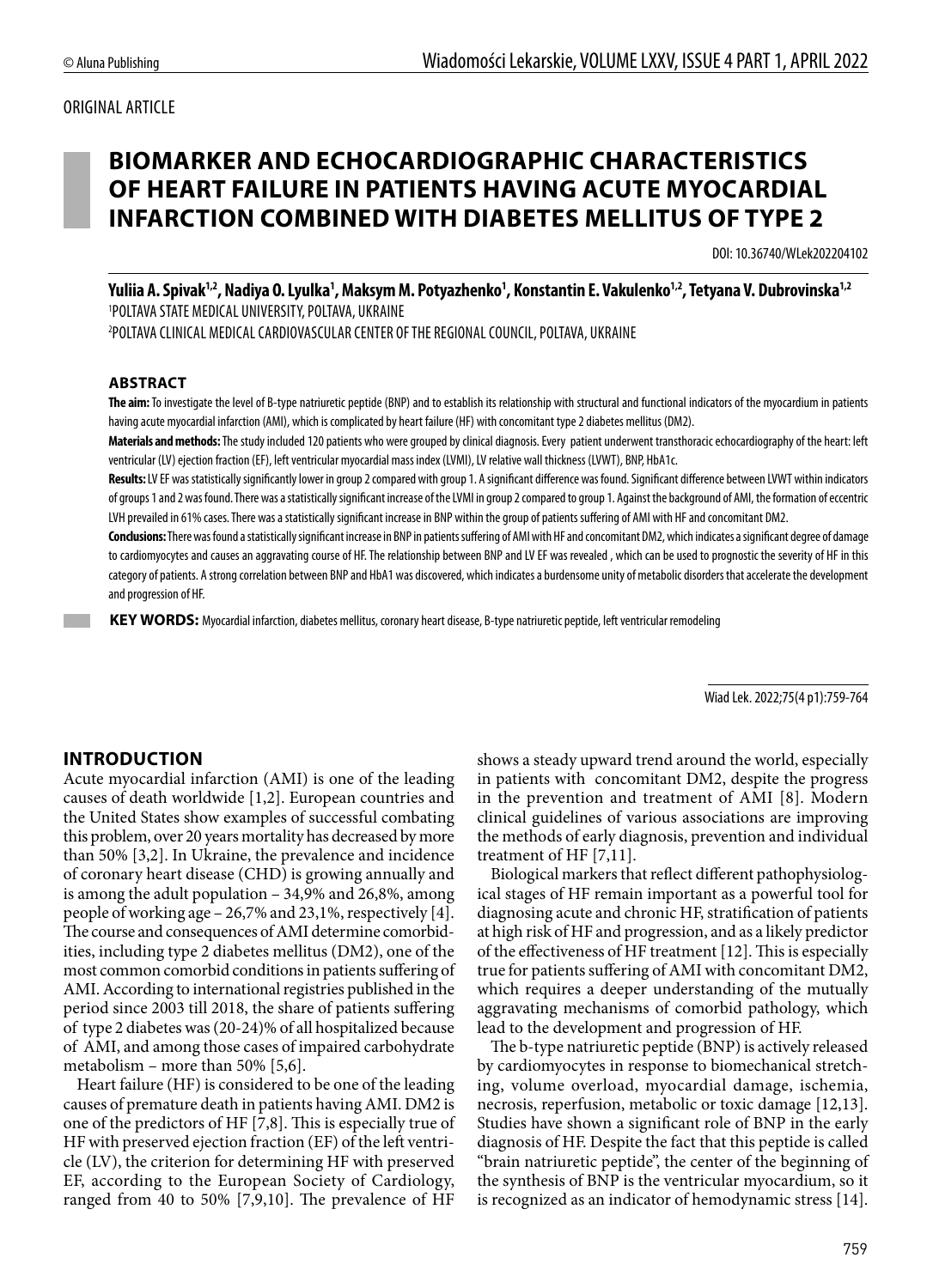Asymptomatic LV dysfunction is of great importance, especially for patients having metabolic disorders, which requires improved methods of early diagnosis and prevention of HF.

An additional risk of AMI in patients suffering of DM2 is hyperglycemia, which adversely affects the prognosis [8]. It is known that in the process of carbohydrate metabolism, glucose is non-enzymatically bound to proteins, including hemoglobin. Excessive non-enzymatic glycosylation, which is characteristic of hyperglycemia, alters the natural function of glycosylated proteins. Their constant excess leads to structural changes in cells and various complications inherent in diabetes. Glycosylation is mainly subject to hemoglobin A1 (HbA1), the determination of which by the method of cation exchange chromatography reveals several options: HbA1a, HbA1b and HbA1c. The most common of these is HbA1c, which accounts for approximately 60-80% of the total amount of glycosylated hemoglobin. [5]. An increase in its content in the blood leads to tissue hypoxia and the development of angiopathies, which is associated with insufficient oxygen saturation of the basement membranes of blood vessels. Determination of HbA1c is a measure of the risk of complications of diabetes and an effective means of monitoring its treatment [5].

Despite significant advances in the treatment of AMI, the mortality rate caused by HF in patients suffering of AMI in combination with type 2 diabetes remains high, with almost half of patients dying within five years of being diagnosed with HF [15]. The results of studies indicate that the prognosis in patients with HF with preserved EF and HF with reduced EF is comparable [11]. There is a constant increase in the number of such patients, which allows to identify the problem of HF with preserved LV EF and its intermediate level, as one of the non-infectious epidemics of the XXI century [15], this necessitates a deeper understanding of structural, functional and pathophysiological mechanisms of diseases. and progression of HF, which allows to optimize the diagnosis and develop a therapeutic strategy for the treatment of HF [8].

### **THE AIM**

- 1. To investigate and evaluate the level of BNP concentration in the serum of patients with AMI, which is complicated by HF in combination with type 2 diabetes and without concomitant type 2 diabetes.
- 2. To establish a relationship between the levels of BNP and LV EF in patients suffering of AMI, which is complicated by HF in combination with type 2 diabetes and without concomitant type 2 diabetes.
- 3. To study the structural and functional parameters of the heart and to establish the type of geometry in patients with AMI with concomitant diabetes mellitus2, which is complicated by heart failure and without concomitant type 2 diabetes mellitus.
- 4. To determine the relationship between BNP and HbA1c in patients with AMI, which is complicated by HF in combination with type 2 diabetes.

## **MATERIALS AND METHODS**

120 persons were examined , both males and females. The median age is 65 (59; 74) years. The diagnosis of AMI was established based on the results of clinical, electrocardiographic, biochemical indicators, according to the order of the Ministry of Health of Ukraine № 455 from 02.07.2014 "Unified clinical protocol of emergency, primary, secondary (specialized) and tertiary (highly specialized) care " [4]. According to the consensus of the American Association of Endocrinologists (AAE) and the American Diabetes Association (ADA). Hyperglycemia was considered to be an increase in venous glucose above 7,8 mmol/L. 38% (n=34) had a history of type 2 diabetes, in 62% (n=56) had no carbohydrate metabolism disorders at the time of hospitalization for AMI, in 29% (n=26) had been diagnosed and type 2 diabetes was detected for the first time. At the first stage, all patients were divided into 2 groups according to the clinical diagnosis: group 1 – AMI complicated by HF (n=30), group 2 – patients with AMI complicated by HF and concomitant type 2 diabetes mellitus (n=60). The class of acute CH was determined by the Killip-Kimbal classification [16]. In group 1 ( $n=30$ ): Killip I was diagnosed in 73% ( $n=22$ ) of patients, Killip II in 20% (n=6), Killip III in 7% (n=2). In group 2 (n=60): Killip I was diagnosed in 20% (n=12), Killip II in  $48\%$  (n=29), Killip III in  $32\%$  (n=19). For comparison, the 3-d control group (n=30) was formed of practically healthy people who did not have type 2 diabetes and were representative according to age and sex. All patients with AMI received therapy according to the order of the Ministry of Health of Ukraine № 455 from 02.07.2014 "Unified clinical protocol of emergency, primary, secondary (specialized) and tertiary (highly specialized) care for patients with acute coronary syndrome with ST-segment elevation", which included narcotic analgesics oxygen therapy on demand, nitrates, low molecular weight heparins (enoxiparin), disaggregants (aspirin, clopidogrel or ticagrelor), beta-blockers (in the absence of contraindications), angiotensin converting enzyme inhibitors or angiotensin II receptor blockers, statins. At the prehospital stage, all patients received loading doses of ticagrelor 180 mg or clopidogrel 300 mg, aspirin 150 mg, enoxoparin, depending on body weight. Patients who received systemic thrombolytic therapy were not included in the study. 87% (n=78) of patients underwent urgent coronary angiography with stenting of the infarct-dependent vessel, in 13% (n=12) coronary angiography was not performed due to patient refusal, or the presence of contraindications. Patients in groups 1 and 2 underwent a general clinical examination, general blood test, general urine test, coagulogram, creatinine and urea, total protein, total bilirubin, AST, ALT, total cholesterol, low and high density beta-lipoproteins, blood triglycerides, glucos, troponin I and MB CPK, BNP, HbA1c, transthoracic echocardiography of the heart with the determination of EF LV (Simson)%. LV myocardial mass index (LVMI) was calculated by the formula LVMI = LVM/BSA, where BSA is body surface area, LVM is LV myocardial mass,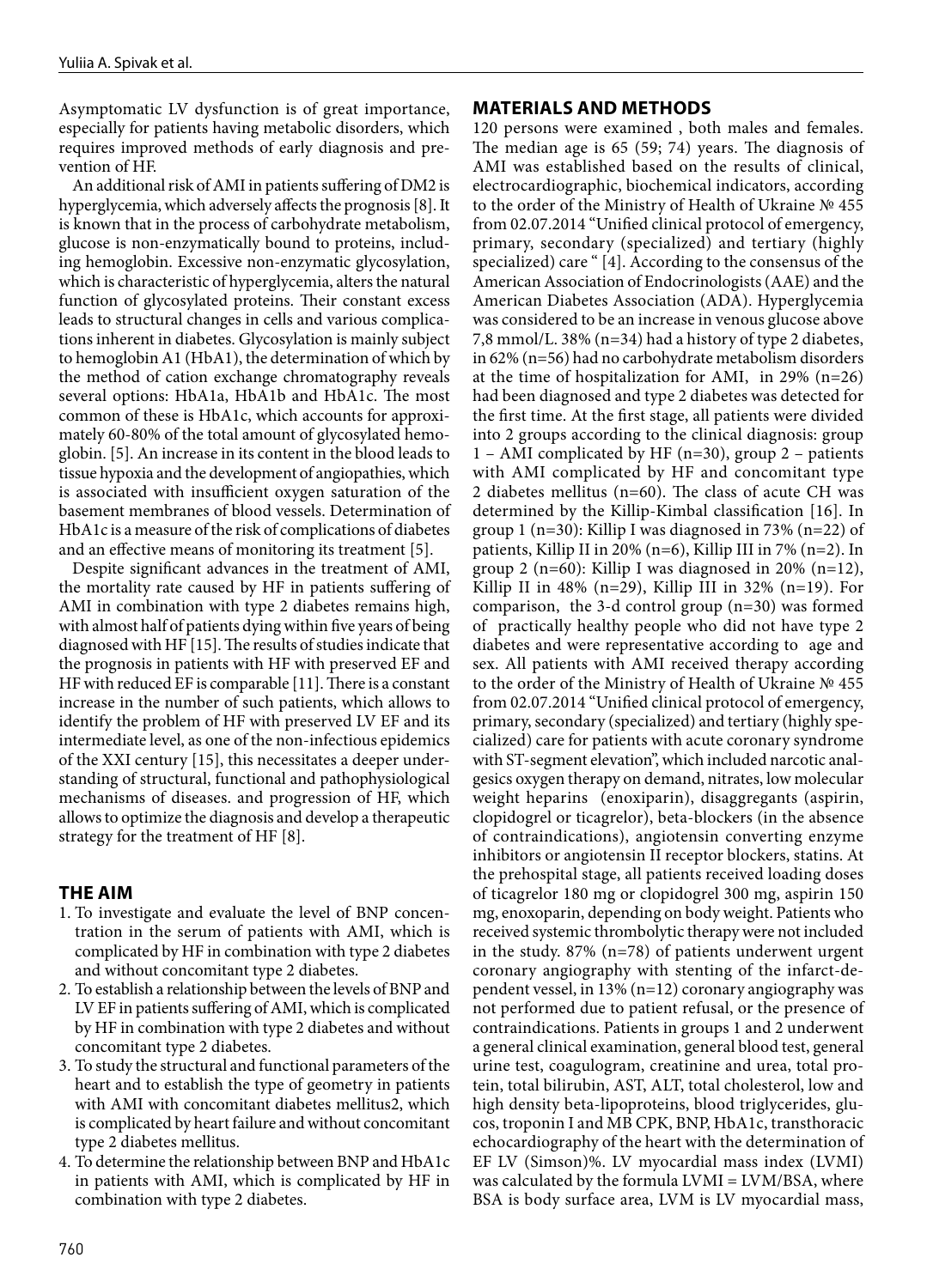

**Fig. 1.** Types of geometry of the left ventricle of the heart in the examined patients. Note: comparison of the  $AMI + DM2$ group with the AMI group;  $* - p < 0.05;$ 

for the calculation of LVM used the formula: LVM = 1,05  $[(IVST + LVPWT + EDD) 3 - EDD 3] - 14$ , where IVST is the thickness of the interventricular membrane in diastole, LVPWT is the thickness of the posterior wall of the LV in diastolol, EDD is the end-diastolic size of the LV. Body surface area (BSA) – according to the formula of RD Mosteller [17]: BSA (m2) =  $\sqrt{(weight (kg) * height)}$  $(cm) \div 3600)$ . To determine the type of LV remodeling, the relative wall thickness of the LV (LVWT) was determined by the formula:  $LVWT = (LVPWT + IVST)/EDD$ , where LVPWT is the thickness of the posterior LV wall in diastole; IVST – the thickness of the interventricular septum; EDD is the final diastolic size of the LV.

Types of LV remodeling were determined by A. Genau [18]: - normal geometry of the LV (LVMI – N; LVWT <0,42); - concentric LV remodeling (LVMI <N; LVWT> 0,42);

- concentric LV hypertrophy (LVMI > N; LVWT > 0,42);
- eccentric LV hypertrophy (LVMI > N; LVWT <0,42).

The control group underwent bicycle ergometry to exclude coronary heart disease, HbA1c, BNP, echocardiography with the determination of LV EF, LVWT, LVMI.

The study did not include patients with concomitant myocardial damage: unstable angina, secondary hypertension, persistent atrial fibrillation or flutter, dilatation, hypertrophic and secondary cardiopathy, acute left ventricular failure: Killip IV, autoimmune hematological diseases, mental disorders, endocrine disorders (except for patients with DM), patients with acute renal and hepatic insufficiency, agonists and cancer patients.

The type of distribution of the obtained data was performed according to the Shapiro-Wilk criterium. Parametric statistics methods were used when distribution was normal, in particular one-way analysis of variance (ANOVA) with Bonferroni correction. When the data had a distribution different from normal, the Kraskel-Wallis criterium with the Dunn test was used. The obtained data are presented as the mean value with standard error (M±m) or median and interquartile range (Me (Q25-Q75) according to the type of distribution. The correlation was analyzed by the Spearman's test, because one of the variables had not normal distribution. Differences between groups were considered statistically significant with a probability of error of the null hypothesis p<0,05, which is common in biomedical studies.

#### **RESULTS**

Analysis of echocardiographic data showed that the left ventricular ejection fraction (Simson),% (LV EF) was statistically significantly lower in patients of group 2 compared with group 1 and a significant difference was found (p<0,05) in patients of LV EF group 2 decreased by 10% (p<0,05) compared to patients of group 1 (Table 1). When estimating the relative wall thickness of the left ventricle (LVWT), a significant difference was found between the indicators of groups 1 and 2 ( $p<0,05$ ) (Table I). The data obtained and their analysis indicate significant structural and functional disorders in the left ventricular heart muscle, which determines the severity of AMI and confirms the negative impact of type 2 diabetes on the development and prognosis of HF, so control over LV remodeling processes, both acute and the postinfarction period needs more detailed attention.

The division of patients according to the types of LV geometry of the heart is illustrated in Figure 1. In group 2 there is no normal LV geometry, which provides better diastolic filling and systolic emptying. It was found in only 6,7% of respondents in group 1. Against the background of AMI, the formation of eccentric LVH prevailed – in 61% of cases in both groups. Eccentric LV hypertrophy was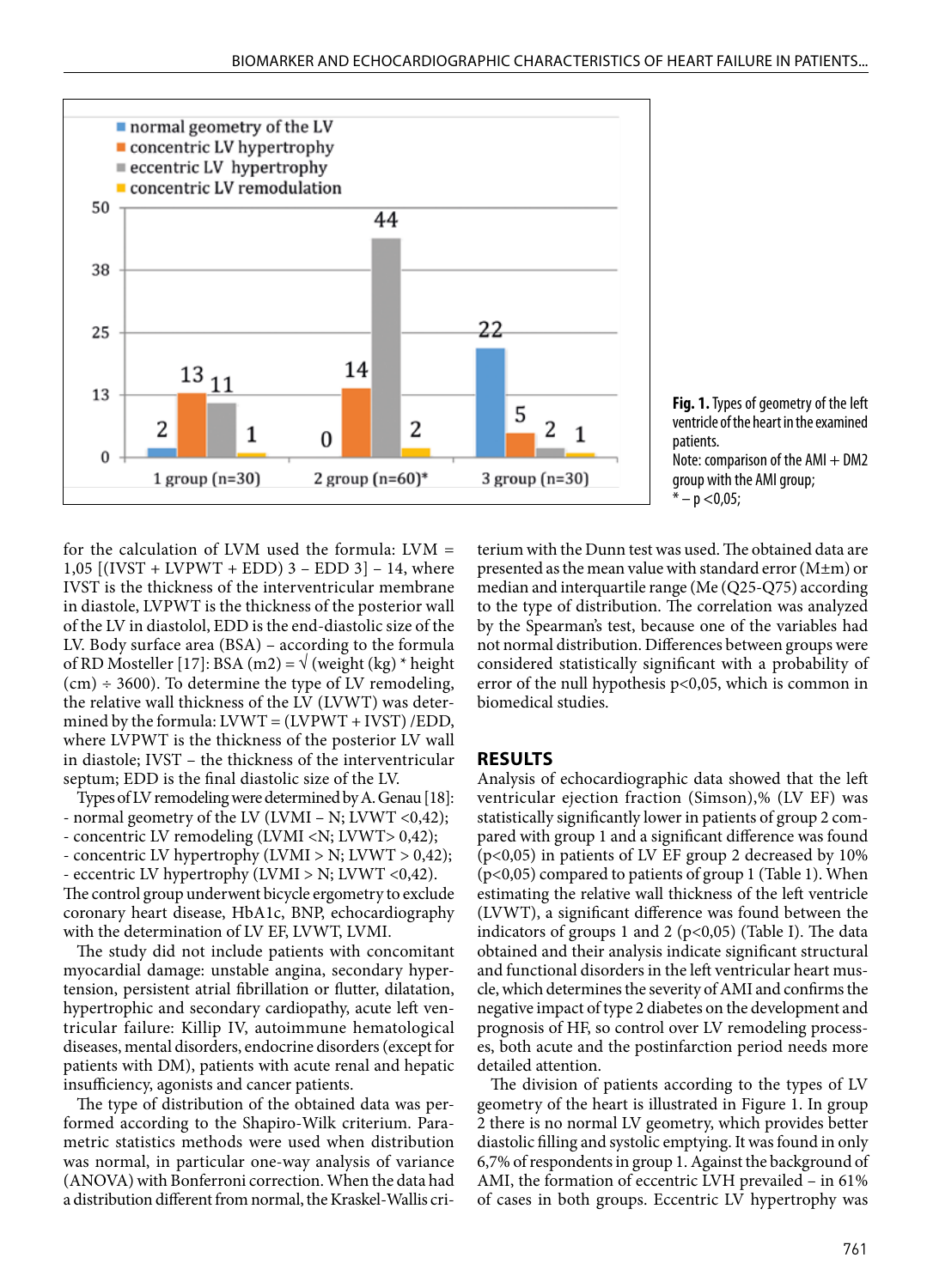**Table І.** Indicators of trasthoracic echocardiography of the heart in patients having acute myocardial infarction complicated by heart failure with and without concomitant diabetes mellitus.

| <b>Indicator</b> | 1 group – AMI<br>$(n=30)$ | 2 groups - $AMI + DM2$<br>$(n=60)$ | 3 groups<br>$(n = 30)$ |  |  |
|------------------|---------------------------|------------------------------------|------------------------|--|--|
| LV EF (Simson),% | 49,1±1,8                  | $44.1 \pm 1.6^*$                   | $58,1 \pm 3,0$         |  |  |
| <b>LVWT</b>      | $0.44 \pm 0.01$           | $0.47 \pm 0.01*$                   | $0.36 \pm 0.03$        |  |  |
| LVMI, $q/m2$     | $122.2 \pm 7.2$           | $134.5 \pm 8.4*$                   | $85,1\pm8,5$           |  |  |

Note: comparison of the AMI  $+$  DM2 group with the AMI group;  $*$   $-$  p  $<$  0,05;

**Table II.** Glycosylated hemoglobin in patients with acute myocardial infarction complicated by heart failure with or without concomitant type 2 diabetes.

| <b>Indicator</b> | 1 group – AMI | 2 groups - AMI + DM2 | 3 groups    |  |
|------------------|---------------|----------------------|-------------|--|
|                  | $(n=30)$      | $(n = 60)$           | $(n = 30)$  |  |
| HbA1c.%          | $5,4\pm0,3$   | $7,5 \pm 0.4*$       | $5,1\pm0,2$ |  |

Note: comparison of the AMI  $+$  DM2 group with the AMI group;  $*$   $-$  p  $<$  0.05.

Table III. Indicators of natriuretic peptide in patients with acute myocardial infarction complicated by heart failure with or without concomitant type 2 diabetes mellitus.

| <b>Indicator</b> | l group AMI<br>$(n=30)$ |       |       | 2 groups AMI + DM2<br>$(n=60)$ |       |       | 3 groups<br>$(n=30)$ |      |      |
|------------------|-------------------------|-------|-------|--------------------------------|-------|-------|----------------------|------|------|
| BNP, pg/ml       | Me                      | 25%   | 75%   | Me                             | 25%   | 75%   | Me                   | 25%  | 75%  |
|                  | 325,3                   | 302.2 | 348.4 | $423.7*$                       | 364.6 | 482.8 | 45.4                 | 37.6 | 53,2 |

Note: comparison of the AMI  $+$  DM2 group with the AMI group; $*$   $-$  p  $<$  0.05;

more often registered in group 2 than in group 1 by 29,5%. Most patients in group 1 had concentric LV hypertrophy. Comparison of LVMI and LVWT with BNP, which reflects the course of HF, showed a higher incidence of acute heart failure above Killip II in patients with concomitant type 2 diabetes with eccentric LV hypertrophy, which prevailed over data in concentric LV hypertrophy by  $49\%$  (p<0,05) (Figure 1).

In patients with AMI, left ventricular hypertrophy was detected in 98%. At AMI in patients with concomitant type 2 diabetes mellitus 33,3% more often registered areas of LV hypokinesia, thinning of certain segments of the posterior wall of the LV and IVST, 14% developed LV aneurysm. The obtained data indicate the severity of HF in patients with comorbid pathology and confirm the negative impact of type 2 diabetes on the structural and functional parameters of the heart.

A comparison of glycosylated hemoglobin (HbA1c) in groups 1 and 2 revealed a significant difference between the indicators ( $p \le 0.05$ ), which indicates the presence of diabetes and confirms the negative impact of carbohydrate metabolism disorders on the structural and functional parameters of the heart (Table II).

When comparing the natriuretic peptide (BNP) of groups 1 and 2, a statistically significant increase in BNP was found in the group of patients with AMI with HF and concomitant diabetes mellitus ( $p<0,05$ ) (Table III). This indicates LV myocardial ischemia, impaired myocardial structure and function and confirms the negative impact of carbohydrate disorders on the course of HF, which is confirmed by a significant deterioration in echocardiography in the group of patients with AMI with concomitant type 2 diabetes.

The comparison of parameters between both experimental groups and control group have demonstrated statistically significant differences which are caused by main disease. In second experimental group its comorbidity with DM2 have been considering as influencing factor of these findings.

The correlation analysis revealed a strong relationship between BNP and HbA1c (r=0,713, p=0,009), which indicates the unity of the process of development and course of HF in patients with AMI with concomitant type 2 diabetes.

### **DISCUSSION**

Manifestations of HF depend on LV remodeling, which includes damage to heart cells and extracellular matrix, followed by cell hypertrophy, apoptosis and necrosis of cardiomyocytes, activation and proliferation of fibroblasts, leading to widespread fibrosis and myocardial dysfunction. This process is characterized by progressive ventricular dilatation followed by systolic dysfunction with decreased EF. Early remodeling is characterized by stretching and thinning of the myocardium, dilatation and spherification of the left ventricle. Under these conditions, excessive stretching of the viable myocardium compensates for the decrease in myocardial mass that develops as a result of the lesion. Much attention is paid to patients having heart failure with preserved EF in which have a completely different phenotype and biochemical features different from traditional ones. Therefore, there is a need to identify their characteristics and predictors of negative myocardial remodeling in patients with AMI. This is especially true for patients with metabolic disor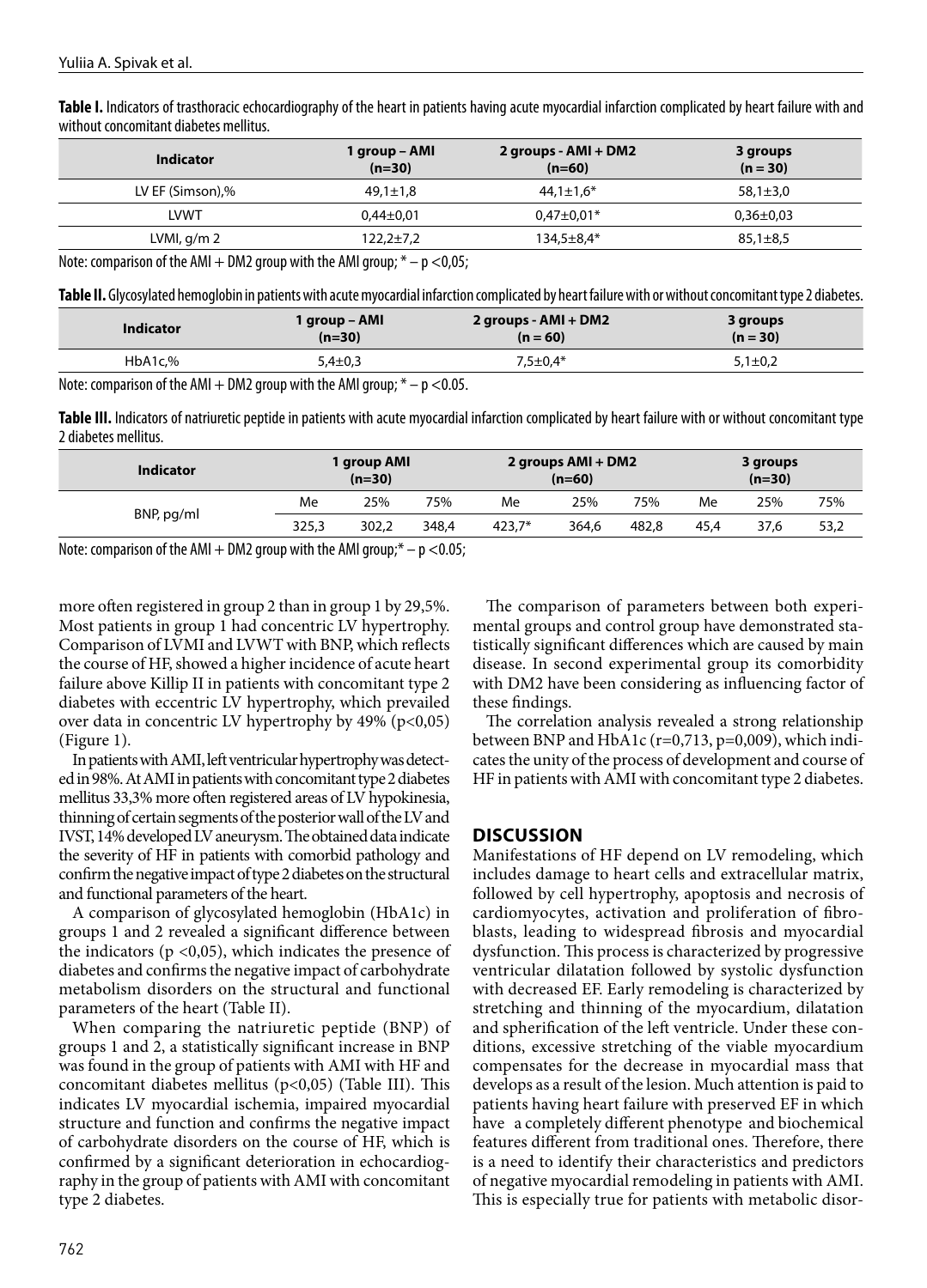ders, namely with concomitant diabetes mellitus 2. It is proved that DM2 is a key marker of risk of developing diabetic complications, especially HF [2].

Due to the peculiarities of pathophysiological processes that lead to the development of heart failure as a result of myocardial remodeling after AMI, there is a need to stratify the risk of prognostic myocardial changes based on certain parameters. In addition to the clinical characteristics included in the prognostic scales, BNP is used as a biological marker of the clinical severity of HF.

BNP is a biomarker that has high laboratory sensitivity and specificity and can be used for early diagnosis in order to optimize the choice of treatment, monitoring the effectiveness of therapy

and predicting the consequences of the disease in patients. Its increase at the beginning of the ischemic process in the myocardium before complications depends on the degree of damage to myocardial cells, as evidenced by the deterioration of echocardiography and has a close correlation with HbA1c, which confirms the negative impact of metabolic disorders on the development of HF and evidence of unity.

The study confirms that the degree of LV dilatation in patients with AMI is closely related to comorbidities, in this case DM2. LV dilatation plays an important role in the development of HF. This study confirms a positive correlation between the level of BNP and LV EF, which allows to predict further changes in the geometry, LV function with the development and progression of HF. According to our data, the level of BNP was higher in patients with AMI and concomitant type 2 diabetes, and LV EF was much lower, which confirms the negative impact of metabolic disorders on the development and further progression of HF in this comorbid pathology.

Determination of LVMI and LVWT made it possible to distinguish between LV geometry types in the examined patients. The results of the study confirmed that heart remodeling in patients with AMI is complex and heterogeneous process that requires an individual approach. From our point of view, taking into account indexed indicators provides a better and more individual analysis.

# **CONCLUSIONS**

- 1. A statistically significant increase in the level of the biomarker of natriuretic peptide in patients with comorbid pathology (AMI with HF and concomitant diabetes mellitus), which indicates a significant degree of cardiomyocyte involvement and causes a severe course of HF has been established.
- 2. The relationship between BNP and LV EF, which can be used to prognostically assess the severity of HF in this category of patients has been revealed.
- 3. In patients with AMI, LV geometry is interrelated with the presence of comorbid pathology and confirms the negative impact of type 2 diabetes on the structural and functional parameters of the heart, which determines the severity of HF.

4. A strong correlation between natriuretic peptide and glycosylated hemoglobin in patients with comorbid pathology has been established as a basic biomarker, indicating the aggravating unity of metabolic disorders that accelerate the development and progression of HF.

# **REFERENCES**

- 1. Thygesen K., Alpert J.S., Jaffe A.S. et al. Fourth universal definition of myocardial infarction. European heart journal. 2018; 40(3): 237-269.
- 2. Bauer A. Improved Stratification of Autonomic Regulation for risk prediction in post-infarction patients with preserved left ventricular function (ISAR- RISK) Eur. Heart. J.; 2009;30: 576-583.
- 3. Thygesen K., Alpert J.S., Jaffe A.S. et al. Third universal definition of my ocardial infarction. European heart journal. 2012; 33(20): 2551-2567.
- 4. Order of the Ministry of Health of Ukraine № 455 of 02.07.2014 "Unified clinical protocol of emergency, primary, secondary (specialized) and tertiary (highly specialized) care for patients with acute coronary syndrome with ST-segment elevation".
- 5. Monnier L., Lapinski H., Colette C. Contributions of fasting and postprandial plasma glucose increments to overall diurnal hyperglycemia of type 2 diabetic patients: variations with increasing levels of HbA1c. Diabetes Care. 2003;26(3): 881–885.
- 6. Lam C.S. Diabetic cardiomyopathy: An expression of stage B heart failure with preserved ejection fraction. Diabetes and Vascular Disease Research. 2015;12(4):234.
- 7. Borlaug B.A. The pathophysiology of heart failure with preserved ejection frection. Nat. Rev. Cardiol. 2014; 11: 507-515.
- 8. Type 2 Diabetes Mellitus and Heart Failure. A Scientific Statement From American Heart Association and Heart Failure Socieety of America. 2019; 139. doi:10.1161/CIR.0000000000000691.
- 9. Prastaro M., Pirozzi E., Gaibazzi N. et al. Expert review on the prognostic role of echocardiography after acute myocardial infarction. Journal of the American Society of Echocardiography. 2017; 30(5): 431-443.
- 10. Paulus W.J., van Ballegoij J.J. Treatment of heart failure with normal ejection fraction: an inconvenient truth! J. Am. Coll. Car- diol. 2010;55(6):526-537.
- 11. Bulluck H. et al. Reducing myocardial infarct size: challenges and future opportunities. Heart.; 2016; 102:341-348.
- 12. Biomarkers Definitions Working Group. Biomarkers and surrogate end-points: preferred definitions and conceptual framework, Clin. Pharmacol. Ther. 2001;69: 89–95.
- 13. Fu S., Ping P., Zhu Q. et al. Brain Natriuretic Peptide and Its Biochemical, Analytical, and Clinical Issues in Heart Failure: A Narrative Review. Front Physiol. 2018; 9: 692. doi: 10.3389/fphys.2018.00692.
- 14. Lichtenauer M., Jirak P., Wernly B. et al. A comparative analysis of novel cardiovascular biomarkers in patients with chronic heart failure. Eur J Intern Med. 2017;44:31-38. doi: 10.1016/j.ejim.2017.05.027.
- 15. Dauris M., Targher G., Laroche C. et al. For the ESC-HFA Heart Failure Long Term Registry. Association detween diabetes and 1-year adverse clinical outcomes in multinational cohort of patients with chronic heartb failure: results from the ESC-HFA Heart Failure Long Term Registry. Diabetes Care. 2017; 40: 671-678.
- 16. ESC Guidelines for the diagnosis and treatment of acute and chronic heart failure 2012, European Heart Journal. 2012;33:1787–1847. doi:10.1093/eurheartj/ehs104.
- 17. Mosteller R.D. Simplified Calculation of Body Surface Area. N Engl J Med. 1987;317(17):1098.